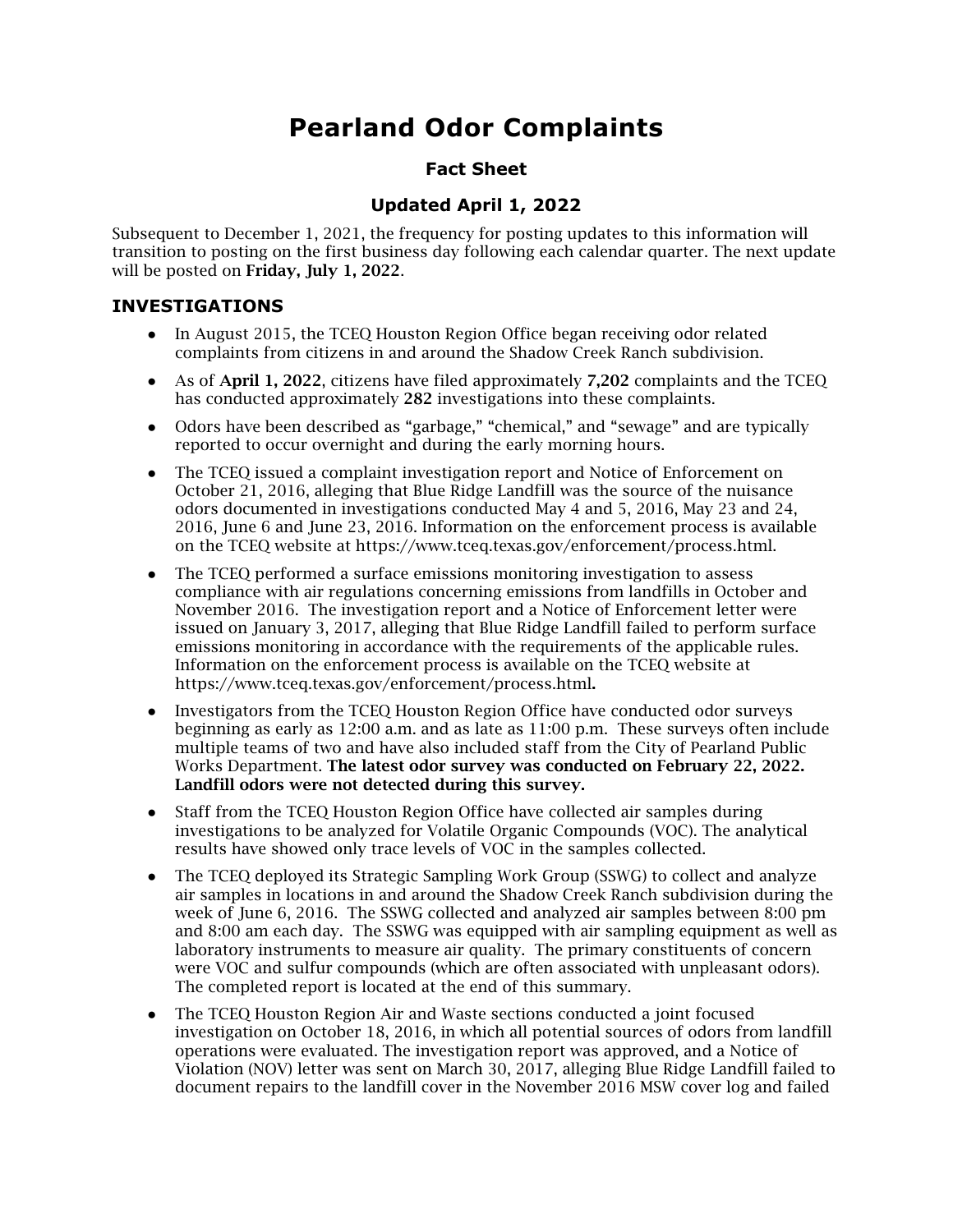to record leachate levels in the sumps during the fourth week of February 2016. Both alleged violations have been resolved.

- ● On April 26, 2017, the TCEQ Waste Section conducted a Methane Monitoring investigation at Blue Ridge Landfill. This investigation was approved on January 3, 2018. A Notice of Violation letter was sent to the facility for one resolved alleged violation concerning monitoring of facility structures, three outstanding additional issues concerning calibration and monitoring records, and one addressed additional issue concerning calibration gases used during the methane monitoring. On May 18, 2018 the TCEQ Waste Section conducted a Records Review investigation of documentation provided in response to the April 26, 2017 Methane Monitoring investigation. An Additional Compliance Documentation letter was sent to the facility, as one additional issue concerning calibration records remained outstanding and two additional issues were addressed. The outstanding additional issue was addressed during an on-site follow-up investigation conducted on June 26, 2018.
- ● On May 2 to May 4, 2017, the TCEQ Waste Section began conducting a compliance evaluation investigation at Blue Ridge Landfill. This investigation was approved on April 5, 2018. A Notice of Violation letter was sent to the facility for eight outstanding alleged violations concerning training, inspections, recordkeeping, manifests, and notification requirements. A resolved alleged violation was also noted concerning submittal of a complete annual waste summary.
- ● On April 9, 2018, the TCEQ began conducting a Comprehensive Groundwater Monitoring Evaluation at Blue Ridge Landfill. On April 10, the TCEQ co-sampled groundwater from six monitoring wells. Prior to sampling, the monitoring and observation wells that serve as the groundwater detection monitoring system were inspected visually to determine the conditions of well casing, labeling, protective bumpers, surface pads, well heads and caps, survey points of water level elevation measurements, and total well depth measurements. No concerns were noted regarding sampling and field evaluation of the monitoring wells. This investigation was approved on July 12, 2018.
- ● On April 24, 2018, Blue Ridge Landfill notified the TCEQ regional office that it was planning to conduct regularly scheduled surface emissions monitoring. The region dispatched a team to observe and verify this monitoring program on April 30 through May 4, 2018; May 14 through May 24, 2019; May 30, 2018; and June 6, 2018. The investigators returned to the site on July 7, 2018 to review records. The investigation was approved on October 12, 2018 and the Air Section issued a Notice of Enforcement letter to Blue Ridge Landfill alleging failure to: (a) maintain and operate the gas collection and control system in a manner consistent with good air pollution control practice for minimizing emissions, (b) include all exceedance information in the New Source Performance Standards periodic report, dated July 2, 2018, and (c) report all instances of deviations in the deviation report, dated July 2, 2018.
- ● The Blue Ridge Landfill complaint investigation conducted by the Waste Section starting May 9, 2018 alleged odors from the landfill which constituted a nuisance condition. On October 12, 2018, the investigation was approved, and a Notice of Enforcement letter was sent for nuisance odor conditions.
- ● On June 26, 2018, the TCEQ Waste Section conducted an on-site follow-up investigation. An Additional Compliance Documentation letter was sent to the facility, as two alleged violations noted during the May 2 – 4, 2017 investigation concerning recordkeeping and notification requirements remained outstanding and six alleged violations were resolved.
- ● On July 4 and 10, 2018, the TCEQ Water Section conducted a storm water Comprehensive Compliance Investigation and a Complaint Investigation alleging storm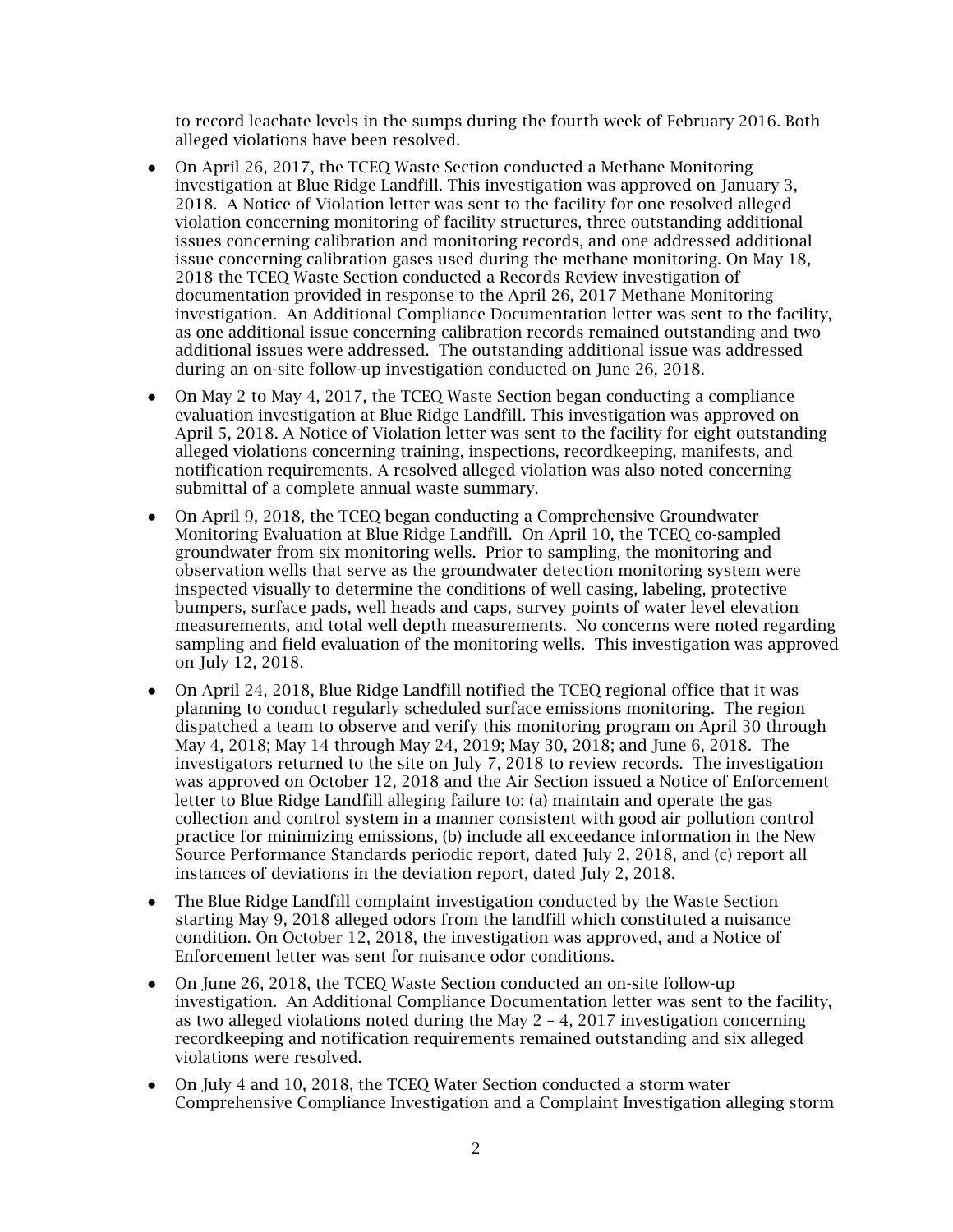water management issues, storm water pollution, and the mechanical pumping of water from Blue Ridge Landfill. The investigation was approved on September 10, 2018 and resulted in three outstanding alleged violations, concerning monitoring and best management practices. All three violations were subsequently resolved based on compliance documentation received on October 23, 2018, October 30, 2018, and November 6, 2018 as part of the October 23, 2018 investigation.

- ● On October 23, 2018, the TCEQ Water Section conducted a Complaint Investigation and storm water Comprehensive Compliance Investigation following a complaint of sediment discharge from Blue Ridge Landfill. The investigation was approved on December 13, 2018 and resulted in the resolution of three violations cited during the July 4 and 10, 2018 investigation based on compliance documentation received on October 23, 2018, October 30, 2018, and November 6, 2018 as part of this investigation.
- ● On October 28, 2018, the TCEQ Waste Section conducted an odor survey in the area surrounding Blue Ridge Landfill. On October 31, 2018, the TCEQ Air Section conducted a focused flare investigation and Waste Section concluded the October 28, 2018 complaint investigation at Blue Ridge Landfill. The Waste complaint investigation was approved on November 30, 2018 with no alleged violations. The Air investigation was approved on December 19, 2019, and a Notice of Enforcement was issued for failure to obtain authorization for emissions that occurred on October 26, 2018.
- ● On November 12, 2018, the TCEQ Waste Section conducted a leachate investigation at Blue Ridge Landfill. The investigation was approved on February 21, 2019 and resulted in one outstanding alleged violation, concerning monitoring and inspection practices, and one unaddressed additional issue, concerning monitoring records.
- ● On January 14, 2019, Blue Ridge Landfill notified the TCEQ regional office that it was planning to conduct regularly scheduled surface emissions monitoring. The region dispatched a team to observe and verify the monitoring which began on January 28, 2019. The TCEQ observations ended on March 15, 2019. The investigation was approved on January 8, 2020. Two violations were cited, and a Notice of Violation letter was sent on January 8, 2020.
- ● On March 19, 2019, the TCEQ Waste Section conducted a landfill gas monitoring investigation; at the time of the investigation, no methane emissions were detected. The Waste investigation was approved on May 29, 2019 with no alleged violations.
- ● On April 23, 2019, the TCEQ Waste Section conducted a focused waste screening investigation; the investigator observed excavation activities of the removal of unauthorized waste. The observations ended on April 23, 2019. The investigation was approved on July 17, 2019 with no alleged violations.
- ● On April 26, 2019, the TCEQ Air Section conducted a complaint investigation in response to 60 odor complaints received between April 12 and 26, 2019. A nuisance condition was confirmed. The investigation was approved on July 18, 2019, and a Notice of Enforcement letter was sent to Blue Ridge Landfill.
- ● On June 24 and 25, 2019, the TCEQ Air Section conducted an on-site Title V compliance investigation. A Notice of Violation letter was sent on August 30, 2019 documenting seven outstanding alleged violations regarding deviation reporting, monitoring, reporting as required by federal regulations, operating a flare without a flame present and failure to report emissions data. The Air Section received a response letter, dated September 30, 2019, from Blue Ridge Landfill. The follow-up investigation resulted in the referral of seven violations to the Enforcement Division and was approved on March 11, 2020.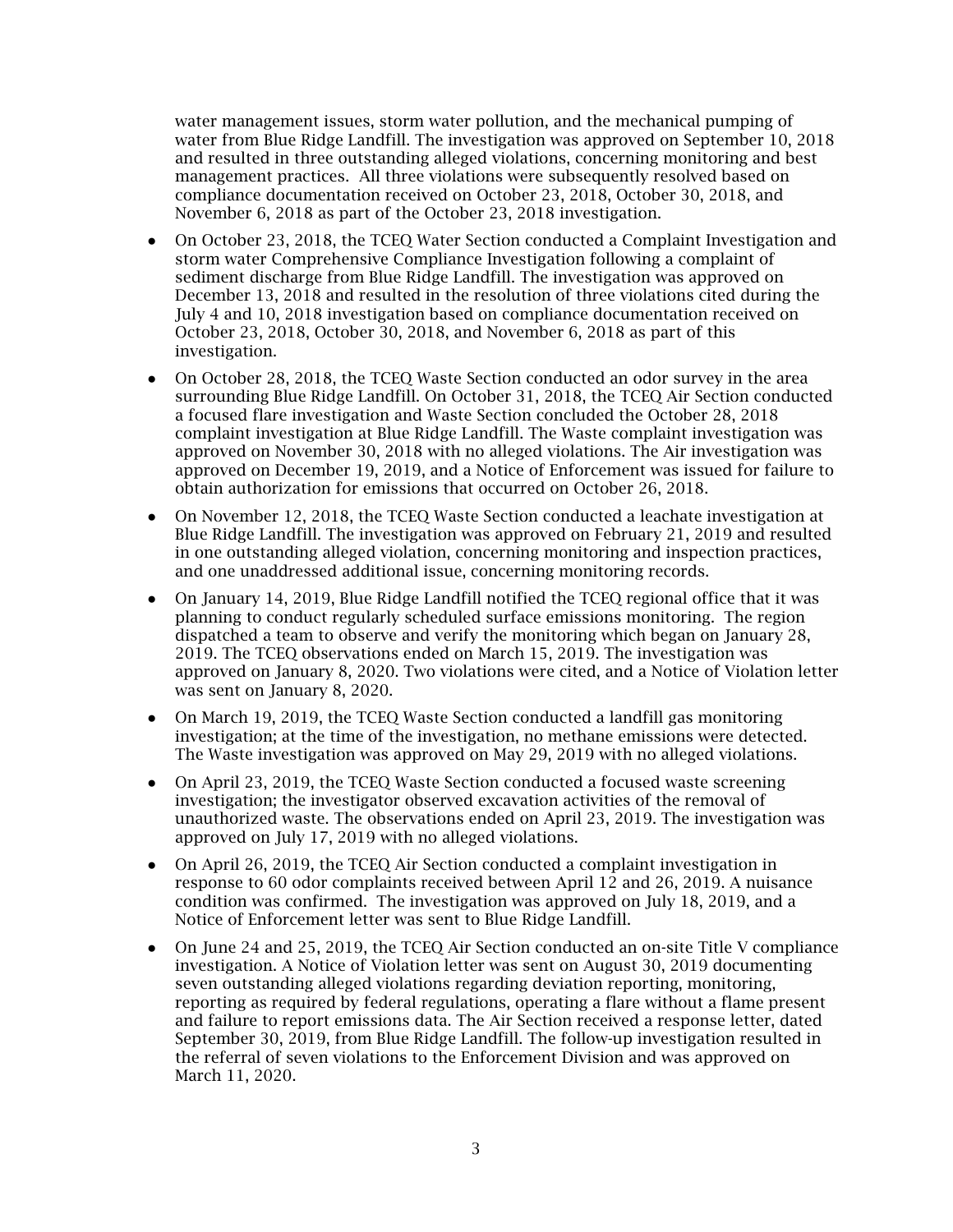- ● On July 11 and 14, 2019, the TCEQ Air Section conducted a complaint investigation in response to seven odor complaints received between July 11 and 14, 2019. A Notice of Enforcement letter was sent on September 18, 2019 for failing to prevent a nuisance condition.
- On September 7, 2019, the TCEQ Water Section conducted an odor survey in the Pearland Area and documented a nuisance condition. A Notice of Enforcement letter was sent on November 4, 2019.
- ● On October 8, 2019, the TCEQ Air Section conducted a complaint investigation in response to 23 odor complaints received between October 3 and 7, 2019. A nuisance condition was not confirmed; however, the facility was sent a Notice of Violation on November 13, 2019 for the flare gas flow exceeding permitted limits. On December 13, 2019, the Air Section received a response to the Notice of Violation from Blue Ridge Landfill. Based on the information provided, the violation was withdrawn.
- On January 27, 2020, the TCEQ Air Section dispatched a team to observe and verify Blue Ridge Landfill's regularly scheduled surface emissions monitoring. The monitoring has concluded. A Notice of Enforcement letter was sent on September 11, 2020 for failure to maintain and properly operate the gas collection and control system and failure to prevent a condition of air pollution.
- On February 20, 2020, TCEQ Houston Region and TCEQ Waste Permits Division staff along with the EPA Office of Research and Development and Region 6 staff visited Blue Ridge Landfill to review the landfill design and operation. The city has created a dedicated web page [\(http://www.pearlandtx.gov/scrairquality\)](http://www.pearlandtx.gov/scrairquality) for information sharing. Completed TCEQ investigation reports are being posted to this web page.
- ● On December 9, 2020, the TCEQ Water Section conducted a Stormwater Reconnaissance Investigation to determine compliance with applicable stormwater regulations. No issues were noted, and a general compliance letter was sent to the facility on February 9, 2021.
- ● The TCEQ Air Section began observations and verification of Blue Ridge Landfill's regularly scheduled surface emissions monitoring (SEM) on January 26, 2021. The observations ended on February 24, 2021. No alleged violations were noted, and a general compliance letter was sent to the facility on July 23, 2021.
- ● The TCEQ Waste Section conducted a focused leachate investigation of Blue Ridge Landfill on May 14, 2021. No issues were noted, and a general compliance letter was sent to the facility on June 4, 2021.
- ● On August 31, 2021, the TCEQ Waste Section conducted a landfill methane monitoring investigation. The investigation was approved on October 5, 2021 with no alleged violations noted concerning landfill methane monitoring and quarterly sampling.
- **On November 30, 2021, the TCEQ Waste Section conducted a landfill compliance evaluation investigation of Blue Ridge Landfill. The investigation is ongoing.**
- ● Complaints about landfill odors can be made by telephone to the TCEQ. Houston Region Waste Complaint Line (713-767-3641). Other air complaints may be filed with the TCEQ Houston Region Air Quality Complaint Line at 713-767-3714. For citizens unable to file a complaint by phone, information about how to file complaints with TCEQ online may be found at <u>http://www.tceq.texas.gov/complaints</u>. Citizens are also encouraged to download and complete an odor log from the TCEQ website at <http://www.tceq.texas.gov/assets/public/compliance/odor-log-public.pdf>. When completed, these logs may be provided to investigators to assist them with their investigations. The odor log is intended to document how often an outdoor odor occurs and how long it lasts. Additional details about the nature of the odor, impact of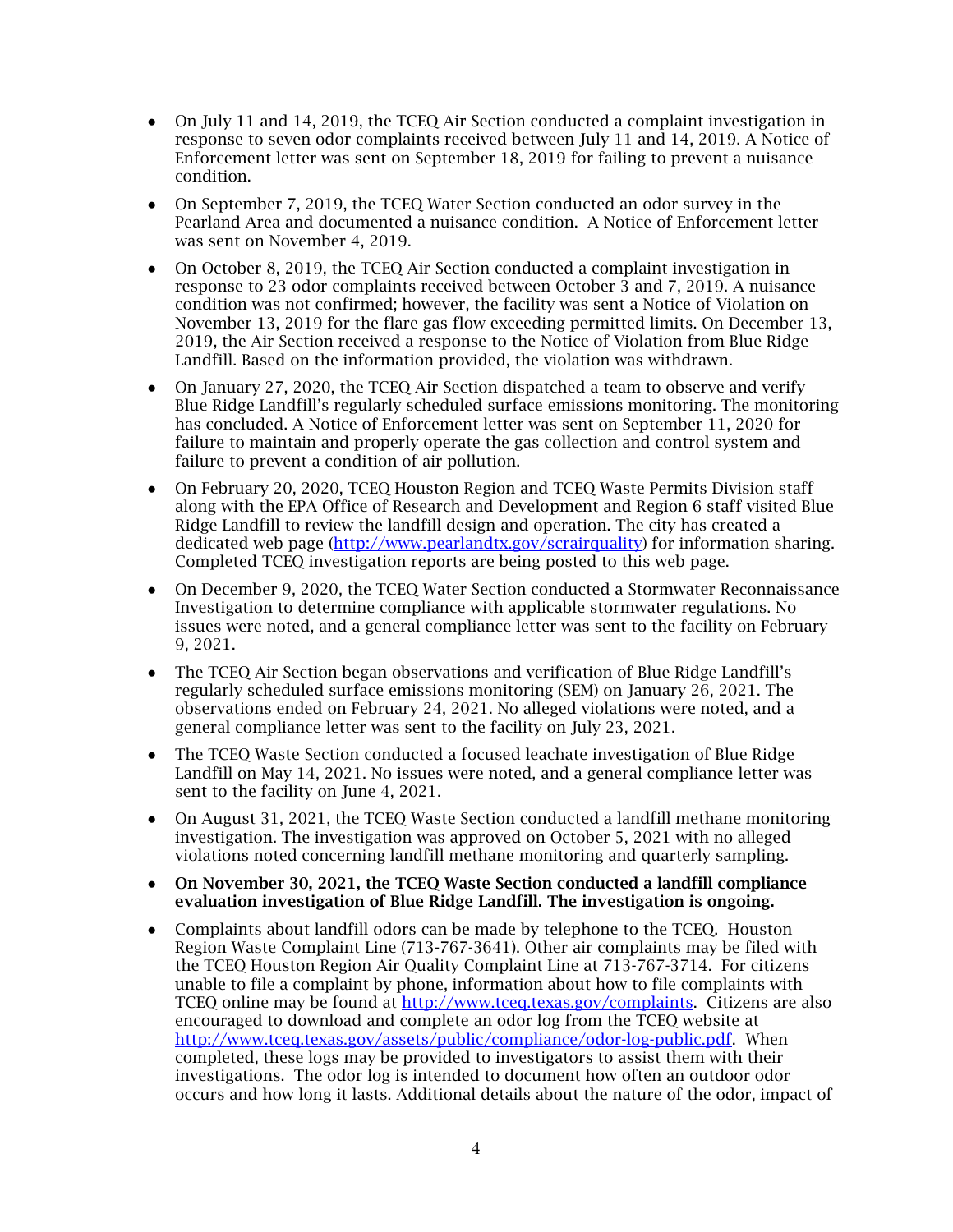the odor and weather conditions may also be provided. This will assist the investigator in scheduling their investigation and assessing nuisance conditions. Additional information about the TCEQ complaint investigation process can be found at [http://www.tceq.texas.gov/complaints.](http://www.tceq.texas.gov/complaints) Sections of special interest include "What if Your Complaint is about an Odor" and "Gathering and Preserving Information and Evidence Showing a Violation."

 ● The following link also contains helpful information about filing odor complaints, what you need to know, and tools for documentation, such as the Odor Log. [https://www.tceq.texas.gov/compliance/complaints/odor\\_complaint.html](https://www.tceq.texas.gov/compliance/complaints/odor_complaint.html)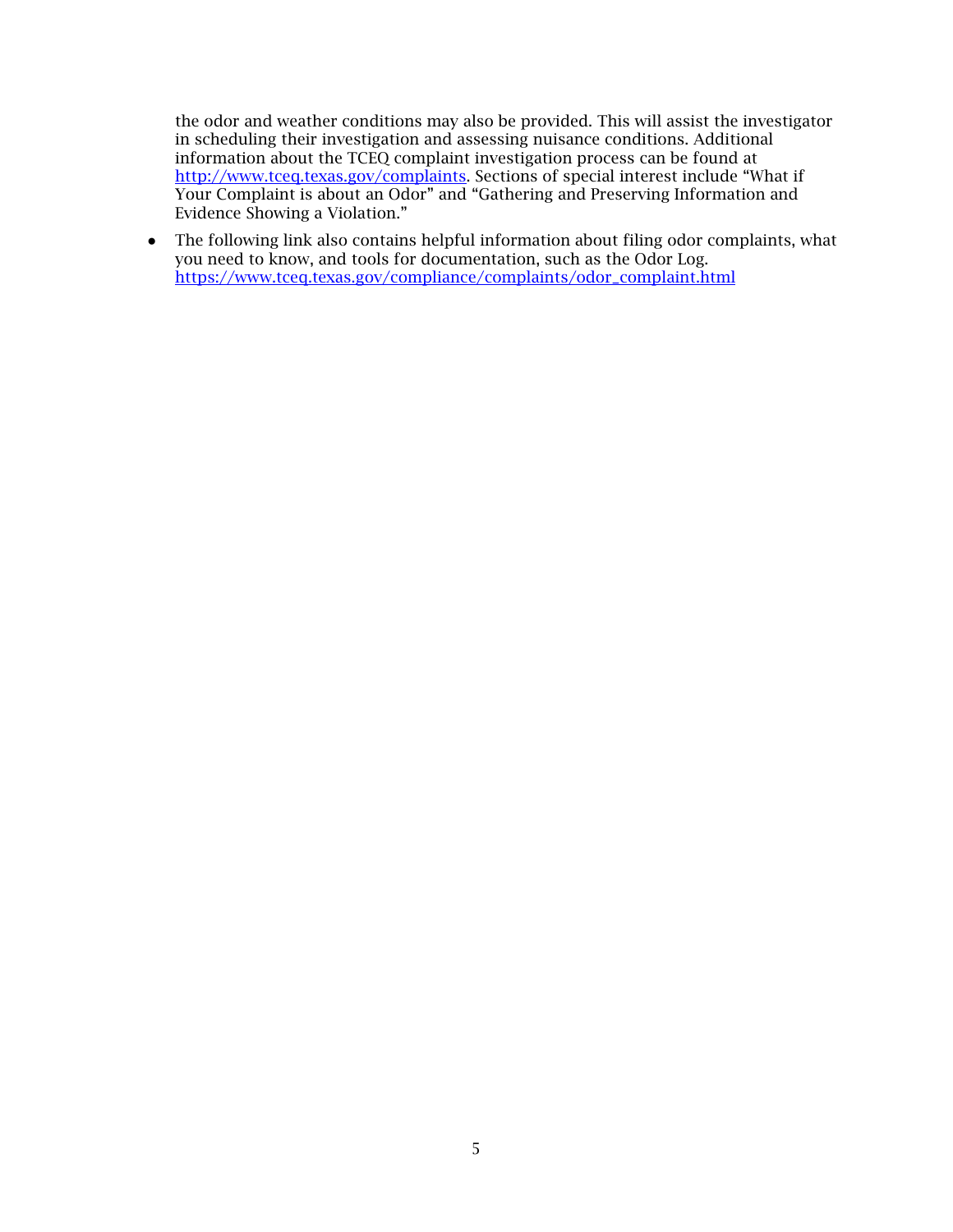## *ENFORCEMENT ACTIVITIES*

 ● The TCEQ Enforcement Division consolidated the two Notices of Enforcement and prepared a combined proposed Agreed Order on February 7, 2017. The proposed Agreed Order contains technical requirements designed to bring the landfill into compliance with applicable regulations and to minimize nuisance odor impacts on the neighboring community. Settlement with the proposed revised Agreed Order was achieved on April 7, 2017. The order became effective on July 12, 2017 and may be found at this link:

[http://www14.tceq.texas.gov/epic/CIO/index.cfm?fuseaction=search.download&agy\\_dk](http://www14.tceq.texas.gov/epic/CIO/index.cfm?fuseaction=search.download&agy_dk) t\_num\_txt=2016-1923-AIR-E&agenda\_dt=07/07/2017

- ● On August 11, 2017, Blue Ridge Landfill submitted an Odor Control Plan (the Plan) to the TCEQ in accordance with Ordering Provision No. 3b of the Agreed Order.
- ● On October 6, 2017, the TCEQ mailed a response letter to Blue Ridge Landfill informing them that the Plan could not be approved at that time and requested additional information to demonstrate that the Plan will effectively address odor control at the landfill. A response from Blue Ridge Landfill was requested within 30 days from the date of the letter.
- ● On November 2, 2017, Blue Ridge Landfill submitted an extension request to respond to the TCEQ's October 6, 2017 letter.
- ● On November 7, 2017, the TCEQ sent a letter to Blue Ridge Landfill approving the extension request and established a revised compliance deadline of December 1, 2017, which was met.
- ● On December 21, 2017, the TCEQ informed Blue Ridge Landfill that the Plan could not be approved and requested additional information to demonstrate that the Plan will effectively address odor control at the landfill. A new response from Blue Ridge Landfill was requested by January 18, 2018.
- ● On January 18, 2018, the TCEQ received the revised odor control plan from Blue Ridge Landfill. TCEQ staff are currently in the process of reviewing the revised plan. Once TCEQ staff completes its review of the revised odor control plan, a meeting will be held with Blue Ridge Landfill representatives to resolve any remaining issues so that an approved plan can be implemented.
- ● On February 16, 2018, a meeting was held between the TCEQ and representatives of Blue Ridge Landfill to discuss the revised plan. While progress was made, an additional meeting is necessary to resolve the remaining issues. This meeting was scheduled for March 1, 2018.
- ● On March 1, 2018, a meeting was held between the TCEQ and representatives of Blue Ridge Landfill to discuss the revised plan.
- On March 8, 2018, Blue Ridge Landfill submitted a revised plan to the TCEQ.
- ● On March 27, 2018, a meeting was held between the TCEQ and representatives of Blue Ridge Landfill to discuss the revised plan.
- ● On April 5, 2018, Blue Ridge Landfill submitted a revised odor control plan to the TCEQ, which was approved for implementation on April 10, 2018. <https://www.tceq.texas.gov/assets/public/complaints/BRLF-OdorControlPlan.pdf>
- ● On May 10, 2018, Blue Ridge Landfill submitted written certification to the TCEQ that it had implemented the provisions of the odor control plan in accordance with the approved schedule.